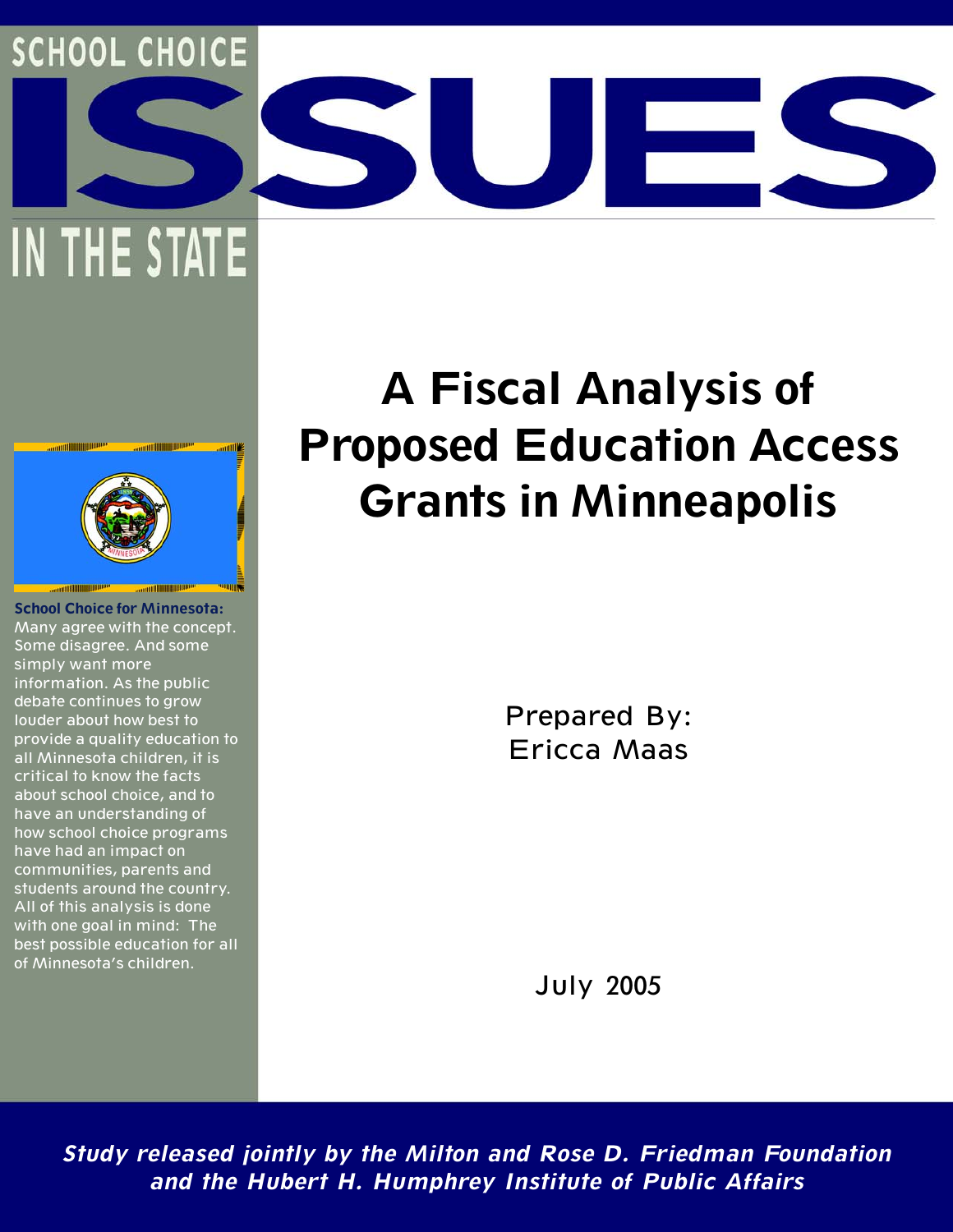# **A Fiscal Analysis of Proposed Education Access Grants in Minneapolis**

Prepared By: Ericca Maas

July 2005



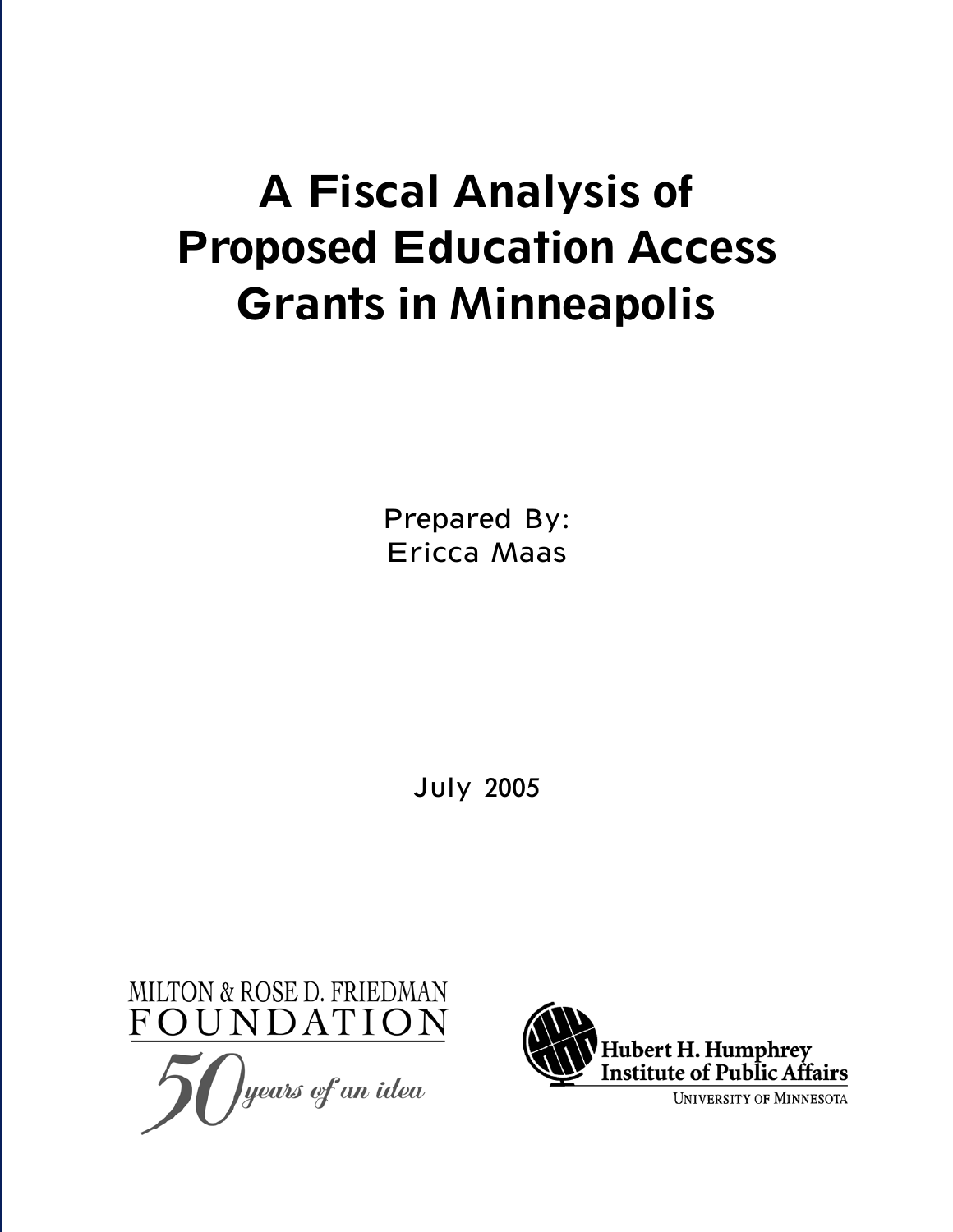### **About the Author**

Ericca Maas is Assistant Director of the Partnership for Choice in Education in Saint Paul, Minnesota, where she is responsible for coordinating research and outreach services. Her inquiries into school choice policy and reform were instrumental in developing the strategic plan and informational campaigns of the Minnesota School Choice Coalition during the period from 2003 through 2005. Maas holds a Master's degree in Public Policy from the Hubert H. Humphrey Institute of Public Affairs, and a Bachelor of Arts degree from the University of Northern Iowa. Her graduate study and research focused on social policy and non-profit policy and management, including work with the Mille Lacs Band of Ojibwe Indian Tribal School.

#### **About the Milton and Rose D. Friedman Foundation**

The Milton and Rose D. Friedman Foundation, dubbed "the nation's leading voucher advocates" by the Wall Street Journal, is a non-profit organization established in 1996. The origins of the foundation lie in the Friedmans' long-standing concern about the serious deficiencies in America's elementary and secondary public schools. The best way to improve the quality of education, they believe, is to enable all parents with the freedom to choose the schools that their children attend. The Friedman Foundation builds upon this vision, clarifies its meaning to the public and amplifies the national call for true education reform through school choice.

### **About the Hubert H. Humphrey Insitute of Public Affairs**

The Hubert H. Humphrey Institute of Public Affairs is dedicated to excellence in education for public responsibility. The Humphrey Institute, which ranks among the top 15 professional schools of public affairs at public universities in the country, offers four graduate degree programs and is home to several research/outreach centers and programs. The Humphrey Institute is widely recognized for its role in examining public issues and shaping public policy at the local, state, national, and international levels, and for providing leadership and management expertise to public and nonprofit organizations.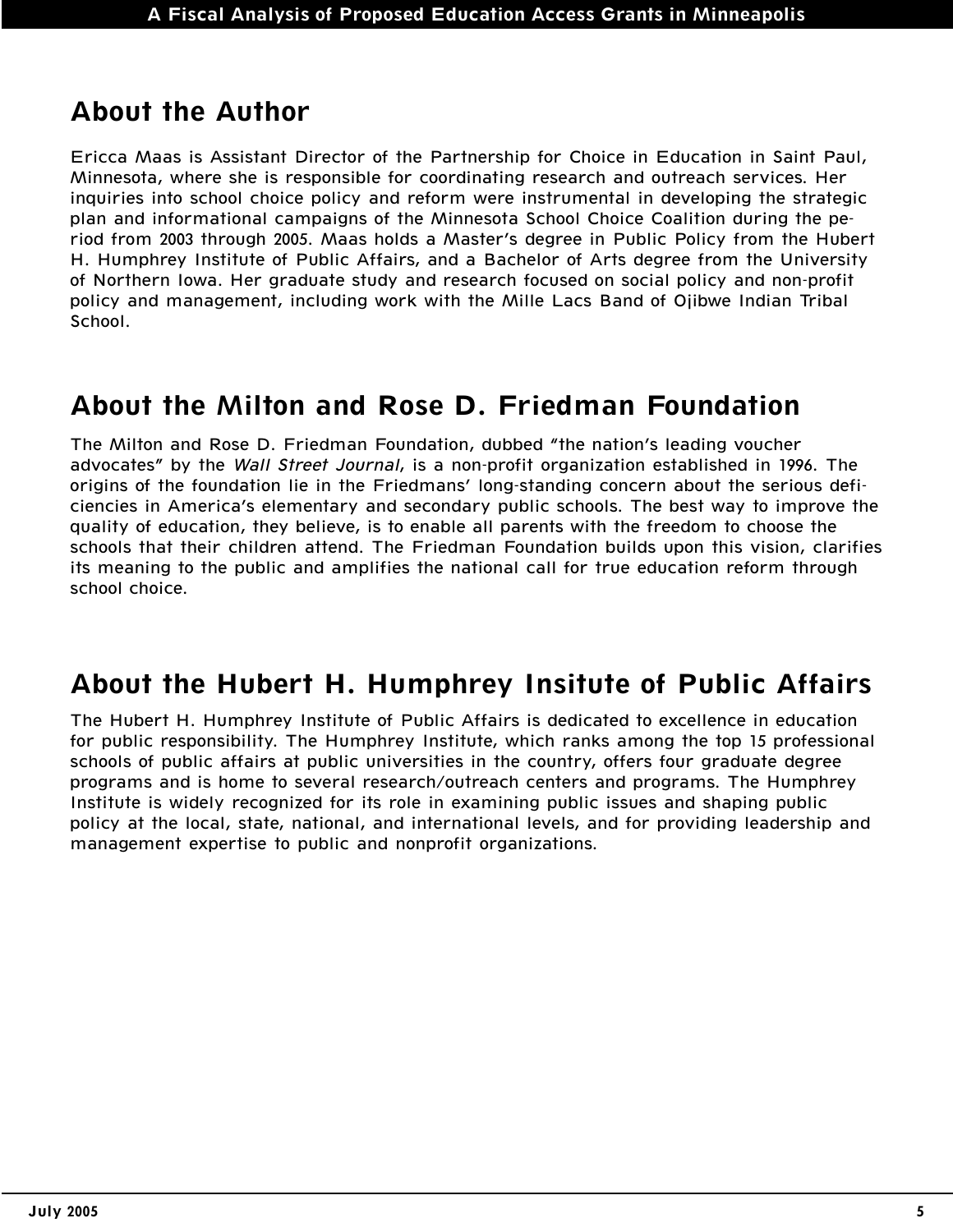### **Executive Summary**

This study examines the fiscal impact of model legislation that would create Education Access Grants in Minnesota. The legislation would provide grants for low-income students to attend private schools. Specifically, this study examines the effect of implementing Education Access Grants in Minneapolis, the state's largest metropolitan area. It determines the impact the program would have on Minnesota's state budget, and also provides some information on the financial impact the program will have on Minneapolis public schools.

Its findings include:

- Because the amount spent by the state on each student using an Access Grant will be significantly less than the amount that would have been spent on that student if she had remained in Minneapolis public schools, the program will result in a fiscal benefit for the state. The program will produce a positive fiscal impact on the state of up to \$3.3 million in the first year, with the exact amount depending on the rate of participation in the program. Additional savings will be realized if participating students do not use the total grant amount.
- For six years after a given student leaves a district school, the Minneapolis Public School District will continue to receive a substantial amount of her per-pupil state aid. This "stability revenue" will allow for a period of stabilization of operations within Minneapolis as the district's enrollment of low-income students declines. Stability revenue will result in a positive fiscal impact for Minneapolis public schools of up to \$8.2 million in the first year, rising to \$9.4 million in the third year and then gradually declining.
- The total amount of stability revenue left with the district will decrease as the program continues, so the total benefit to the state will increase. In year six, the fiscal benefit to the state will be up to \$14.2 million, depending upon the participation rate.

The fiscal analysis of the proposed Education Access Grants demonstrates positive fiscal impacts to both the state and the largest affected school district. Minnesota can move forward with a school choice program that is financially advantageous to the state, to school districts, and ultimately to Minnesota families.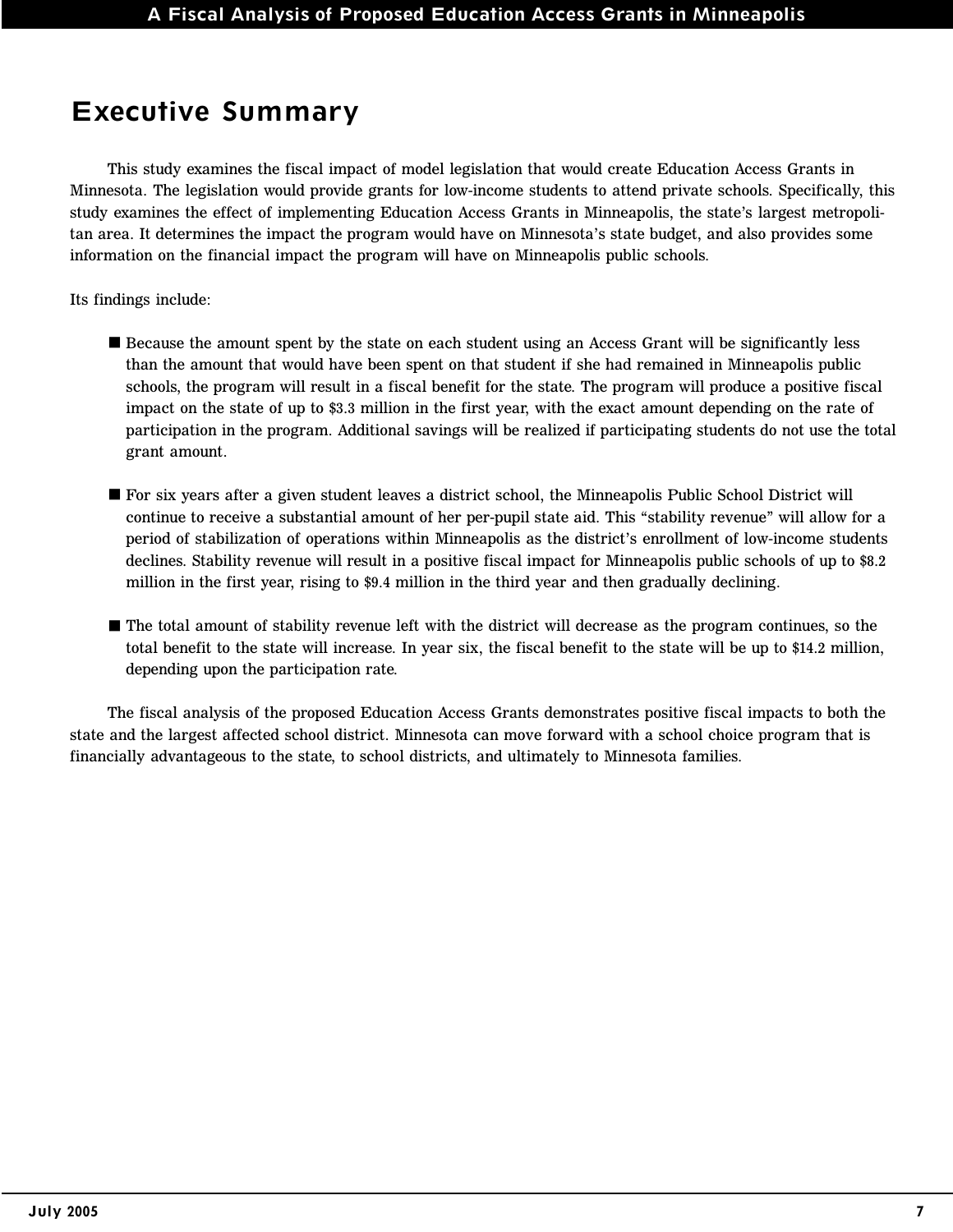#### **Introduction**

Minnesota's school choice coalition has worked with legislators on a proposal to create Education Access Grants. These grants would allow low-income students (at or below 250% of the federal poverty level) in Minneapolis and St. Paul to attend private schools. Specific details of the proposed legislation respond to the context of Minnesota's particular socioeconomic conditions, population dynamics, current school funding rules, and school achievement.

This study was conducted in order to meet two challenges: the need for accurate information on the stateand district-level financial impact Access Grants for low-income students would have, and the need to ensure that Access Grant legislation addresses the needs of low-income children without unnecessarily disadvantaging children who remain in district schools.

The following principles guided the design of the model legislation:

- Education Access Grants must be large enough to make participation by low-income families feasible.
- Administration of the Access Grants must be simple, efficient, transparent, and verifiable.
- The legislation must avoid problems encountered by school choice programs elsewhere in the nation by providing for an orderly expansion of access.
- Access for families receiving the grants must be stable and predictable.
- The legislation must provide stability of funding for district schools that children leave with Access Grants.
- Access Grants must be useable at the greatest possible diversity of schools of choice.
- Access Grants must provide participating schools of choice with stability in planning and serving Access Grant users.

While the proposed legislation would provide Access Grants in St. Paul as well, this study uses the Minneapolis Public School District to illustrate its fiscal impact and policy implications. The study determines the effect implementing Access Grants in Minneapolis would have on the state's general fund and on the portion of Minneapolis public school funding that comes from the state. It also discusses the implications such legislation would have for Minneapolis public schools.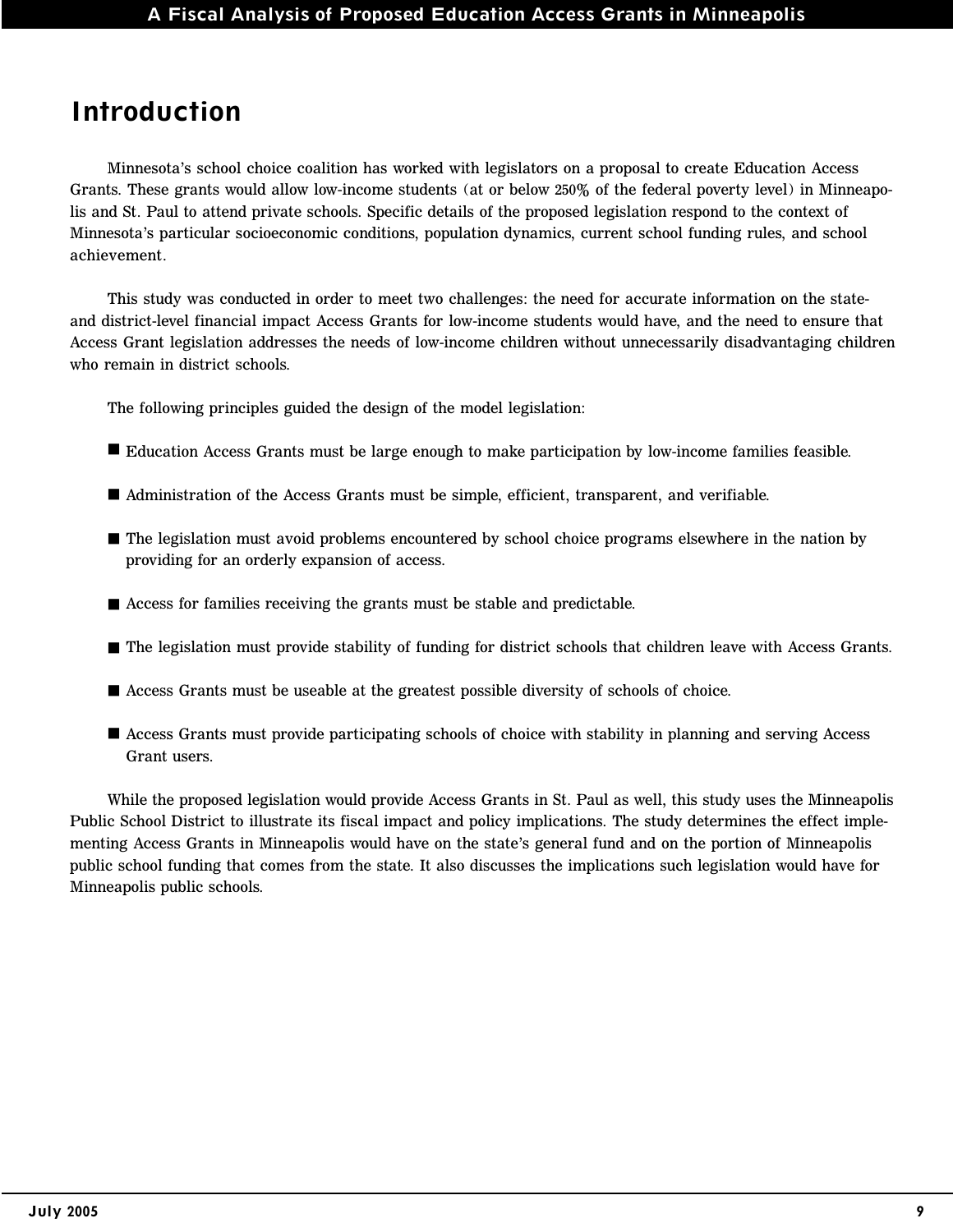### **Education in Minneapolis**

To provide context, this study collected basic information about the state of education in Minneapolis, with particular attention to school finance.

#### **Minneapolis' Changing Student Population**

Overall student populations are declining across Minnesota, primarily due to the aging of existing populations and a lower birthrate among white women of childbearing age. The non-white birthrate continues to increase slightly, largely because of foreign immigration, although family size generally declines with increased income and assimilation.

Minneapolis Public School District enrollment (39,902 students in 2004-05) is also declining. Minneapolis's enrollment decline has been the largest in the state – it is estimated by district consultants that the decrease in district enrollments from 2003 to 2008 will be 18%.1 The reasons for the rapidly declining enrollments in Minneapolis are much discussed and vigorously contested. The probable causes include:

- Minnesota provides "universal open enrollment" across school district lines, and families able to transport students into suburban districts frequently do so.
- A state court settlement also permits students in the Minneapolis attendance area who are eligible for free and reduced lunch to receive paid transportation to designated suburban schools. The so-called "NAACP settlement" requires the state to pay for transportation and also to compensate suburban districts for accepting low-income urban Minneapolis students.
- Minnesota's vibrant (if uneven) charter-school sector provides a cost-free option to an increasing number of families.
- The state's well-established private-school sector has low tuitions (a majority of K-8 private schools charge less than \$4,000 per year) and a longstanding practice of generous need-based tuition assistance and active outreach to low-income and minority students.
- Home schooling continues to grow in popularity as a result of increasingly high parental education levels and reasonably supportive state laws.
- Minneapolis public schools play a disproportionately large role in the state's attainment of one of the nation's largest achievement gaps between African-American children and their white peers.<sup>2</sup>

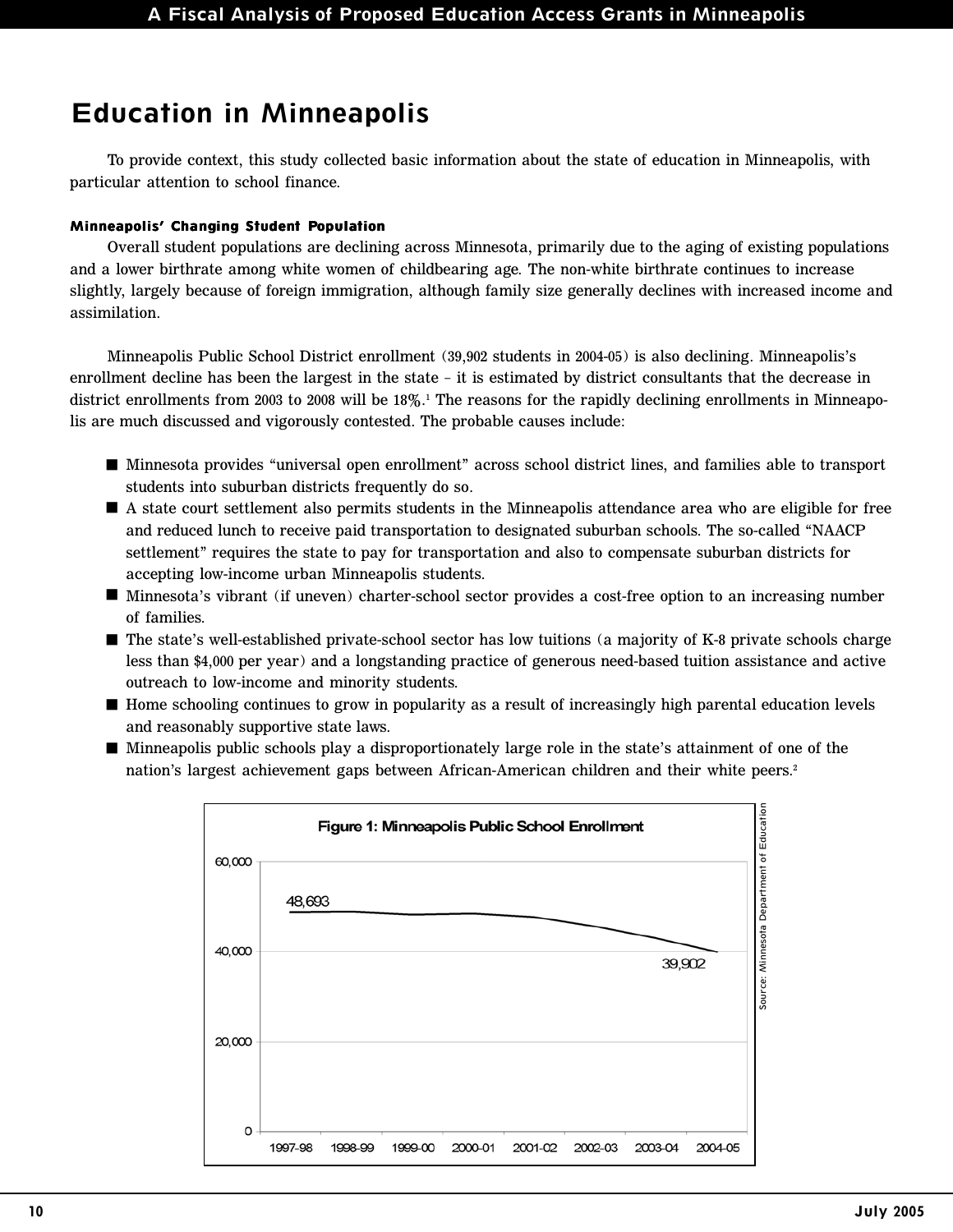#### **Minneapolis Education Finance**

The Minneapolis Public School District receives 72% of its total funding from the state of Minnesota, and is therefore very much affected by state education finance policy. Minnesota's system for funding public education is more complex than that of most states. Once largely dependent on local property taxes, the K-12 education funding formula was recently revised to make the state's general fund the major source of per-student district funding. According to the Minnesota Department of Education, K-12 education funding alone is now approximately 42% of the state's annual general fund expenditures.3 In the interest of equalizing funding (and, arguably, educational opportunity) statewide, this major shift in policy includes legislatively imposed limits on local education authorities' ability to levy school taxes. The long-term result of this policy change is still unclear. At the same time that specific aids funded at the state level raise the funding floor for less wealthy urban and rural districts, affluent communities no longer permitted to indefinitely raise local tax revenue for their district schools are finding ways to increase local funding from voluntary (often tax-deductible) sources that are unavailable to communities with less wealth.



In Minnesota, the portion of school district revenue coming from the state (called "state aid") is comprised of several categories. Some of this funding is based on "pupil units." A pupil unit represents the weighted allowance for students, based on how expensive it is to teach a student in each grade level. A kindergarten student is 0.557 pupil units, a student in grades 1-3 is 1.115 pupil units, a student in grades 4-6 is 1.06 pupil units, and a student in grades 7-12 is 1.3 pupil units.

Categories of state education funding in Minnesota include:

- *Basic Formula Allowance*: This amount is set biennially by the state legislature as the basic funding amount per pupil unit, including a transportation allowance. The basic formula allowance is currently set at \$4,601 dollars per pupil unit.
- *Basic Skills Revenue*: This compensates districts for the extra costs involved in educating low-income and Limited English Proficient (LEP) students. Funds for low-income students (known as Compensatory Revenue) are determined by the concentration of students at a district school who qualify for free and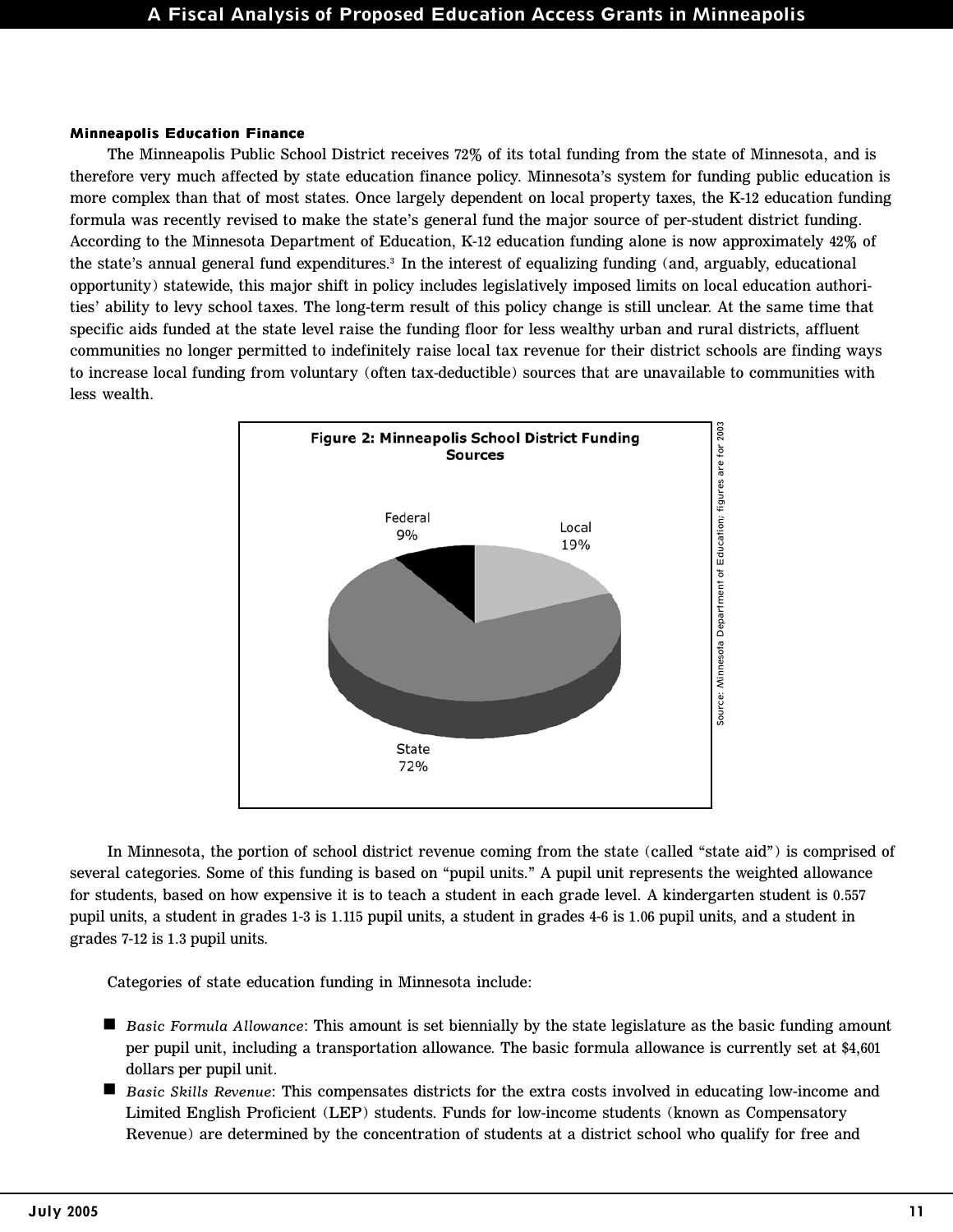reduced lunch. Districts also receive a set amount per LEP student and an additional allowance based on the concentration of LEP students.

- *Operating Capital Revenue*: This covers equipment and facility spending, and varies with the number of students in a district and the age of its buildings.
- *Training and Experience Revenue*: This provides additional funding to districts whose teachers have higher levels of professional credentials and experience.
- Other categories include funding for districts with large numbers of students in extended-day programs, for districts that are geographically large but have few students, and so forth.

On average, 72% of per-student funding in Minneapolis comes from the state through various aid categories and grants, or as special-education funding. A detailed breakout of district funding is presented below. Minneapolis public schools receive a large portion of their revenue from the state in the form of Basic Skills Revenue. Because this revenue is based on concentrations of low-income and LEP students at specific district school sites, its distribution is uneven throughout the district. An example of Compensatory Revenue (a component of Basic Skills Revenue) for two elementary school sites in different socioeconomic areas of Minneapolis is presented below.

| Figure 3: Minneapolis School District Funding Per Pupil Unit |                                                                 |  |  |  |
|--------------------------------------------------------------|-----------------------------------------------------------------|--|--|--|
| <b>Local Revenues</b>                                        |                                                                 |  |  |  |
| Levy                                                         | \$1,858                                                         |  |  |  |
| <b>Tuition from MN Districts</b>                             | \$30                                                            |  |  |  |
| <b>Other Tuition and Fees</b>                                | \$242                                                           |  |  |  |
| <b>Other Local Sources</b>                                   | \$409                                                           |  |  |  |
| <b>Total Local Revenues</b>                                  | \$2,539                                                         |  |  |  |
|                                                              | Source: Minnesota Department of Education; figures are for 2003 |  |  |  |
| <b>State Revenues</b>                                        |                                                                 |  |  |  |
| <b>State Aids</b>                                            | \$7,483                                                         |  |  |  |
| <b>State Grants</b>                                          | \$867                                                           |  |  |  |
| <b>Special Education</b>                                     | \$1,206                                                         |  |  |  |
| <b>Other State</b>                                           | \$261                                                           |  |  |  |
| <b>Total State Revenues</b>                                  | \$9,817                                                         |  |  |  |
|                                                              |                                                                 |  |  |  |
| <b>Federal Revenues</b>                                      |                                                                 |  |  |  |
| <b>Federal Thru DCFL</b>                                     | \$769                                                           |  |  |  |
| <b>Fed Thru Other State Agencies</b>                         | \$7                                                             |  |  |  |
| <b>Federal Direct</b>                                        | \$182                                                           |  |  |  |
| <b>Child Nutrition</b>                                       | \$275                                                           |  |  |  |
| <b>Total Federal</b>                                         | \$1,233                                                         |  |  |  |
|                                                              |                                                                 |  |  |  |
| Other                                                        |                                                                 |  |  |  |
| <b>Food Sales</b>                                            | \$66                                                            |  |  |  |
| Other Sales & Recoveries                                     | \$2                                                             |  |  |  |
| <b>Total Revenues per Pupil Unit</b>                         | \$13,658                                                        |  |  |  |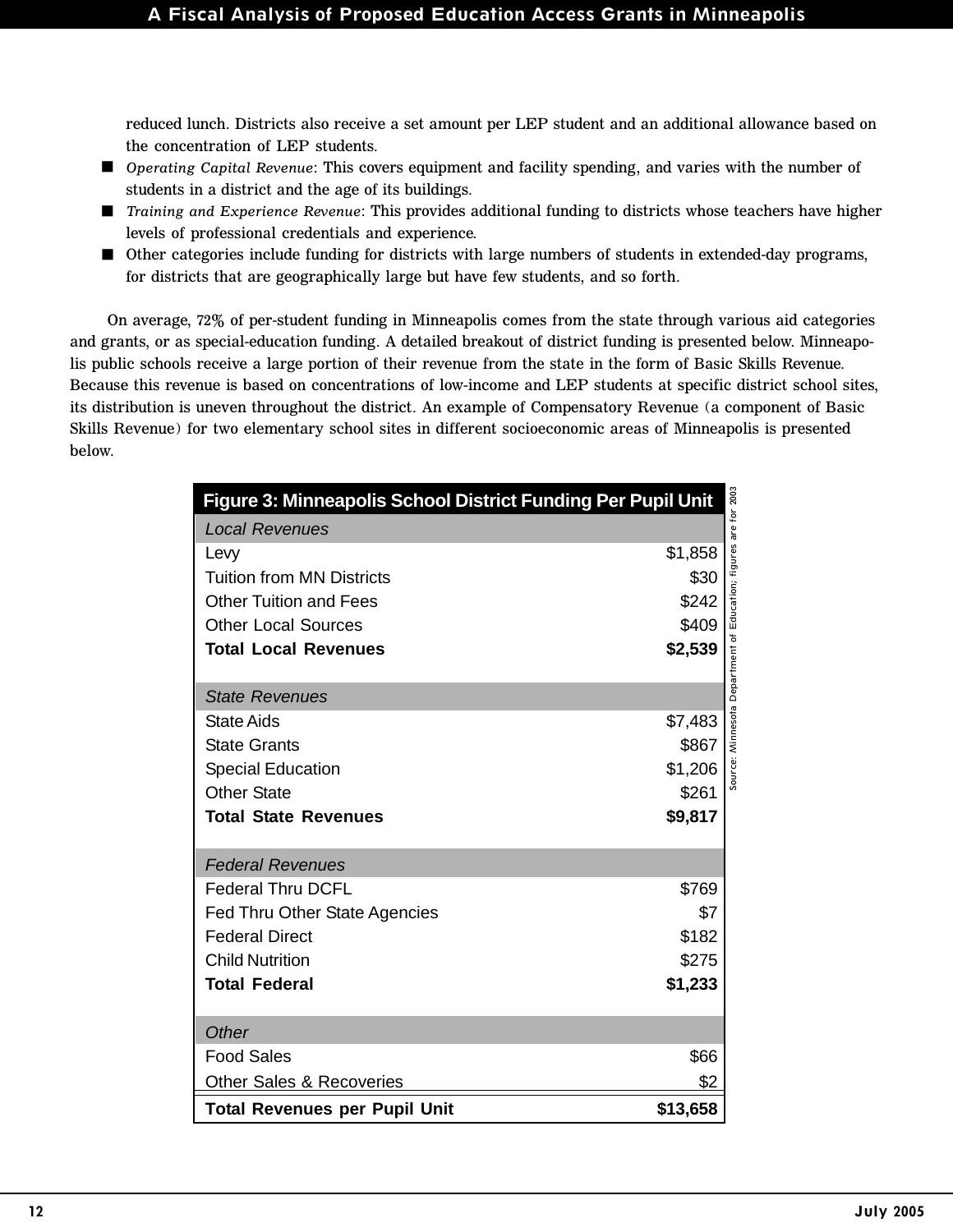| Figure 4: Examples of Compensatory Revenue Paid to Minneapolis District Sites |                                       |                             |  |  |  |
|-------------------------------------------------------------------------------|---------------------------------------|-----------------------------|--|--|--|
| <b>Lincoln Elementary</b>                                                     |                                       | <b>Burroughs Elementary</b> |  |  |  |
| 600                                                                           | <b>Total Pupil Count</b>              | 596                         |  |  |  |
| 520                                                                           | <b>Total Free Lunch Pupils</b>        | 128                         |  |  |  |
| 38                                                                            | <b>Total Reduced Lunch Pupils</b>     | 11                          |  |  |  |
| 89.8%                                                                         | Site Free/Reduced Lunch Concentration | 22.4%                       |  |  |  |
| \$1,353,752                                                                   | <b>Total Compensatory Revenue</b>     | \$93,892                    |  |  |  |
| \$2,426                                                                       | Aid Amount per Eligible Student       | \$675                       |  |  |  |
| \$2,256                                                                       | Aid Amount per Site Student           | \$158                       |  |  |  |

### **The Proposed Education Access Grants**

#### **Student Eligibility**

Students are eligible to receive the proposed Education Access Grants if:

- Their parents or guardians have household incomes equal to or less than 250% of the federal poverty guideline for a family of four. Once they begin receiving an Access Grant, families cannot lose eligibility due to increased income; younger siblings of recipients are effectively "grandfathered into" eligibility.
- They either have spent the previous year enrolled in a Minneapolis public school or are entering kindergar ten. In the latter case, students may receive an Access Grant worth up to half the amount available to students in grades 1-12 (Minnesota currently funds only half-day, non-mandatory kindergarten from the state general fund, though individual districts may provide local funding for "all-day K" from other sources).
- Their parents agree to the student's participation in annual administration of a nationally normed aca demic achievement test, and to have the results of these tests reported anonymously to the Department of Education and made available to researchers in accordance with the Minnesota Government Data Practices Act.

The number of available Access Grants is capped. In the first year of availability, no more than 10% of Minneapoils public school enrollment from the previous year may receive Access Grants; in each subsequent year the cap increases by 5% of the total number of participating students. If demand for Access Grants exceeds the annual limits, grants are accepted on a first-come basis, with siblings of enrollees given preference.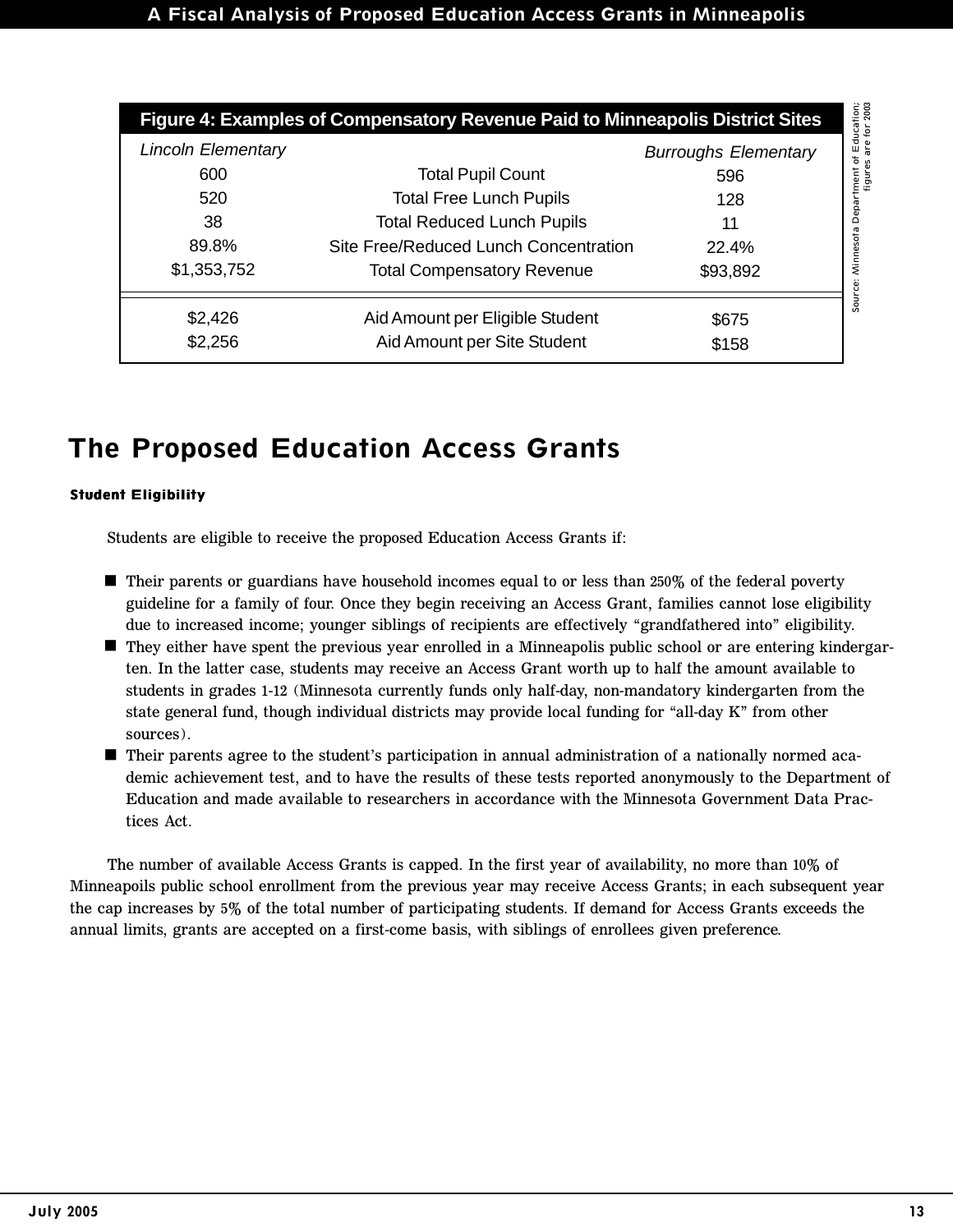

#### **Funding**

The proposed Access Grant legislation will directly affect the state portion of funds a participating district receives.

- Access Grants will be worth up to the Basic Formula Allowance set biennially by the legislature cur rently \$4601. Each student's grant is also capped at the amount of the private school's tuition plus a transportation grant equal to the per-student state transportation allowance paid to Minneapolis public schools.
- Since the total state aid amount per student is in fact greater than \$4,601 (because the state weights students by grade level, and because state aid includes more than just the Basic Formula Allowance), once the money for Access Grants is disbursed the state will have further funds left over that had been associated with participating students. These funds will go back into the state's general fund.
- For six years after a student leaves public school with an Access Grant, the district will continue to receive some of the state aid associated with that particular student. This aid is called "stability revenue." Its purpose is to provide a period of adjustment for schools that experience declining enrollment.
- In the first three years after a student leaves public school, the stability revenue generated for public schools by that student will equal 100% of the state aid associated with that student other than the Basic Formula Allowance. The stability revenue will then be reduced by one-third in each of the remaining three years.
- For purposes of stability revenue, school districts may count kindergarten students who use Access Grants as though they had initially enrolled in a district school before using the Access Grant.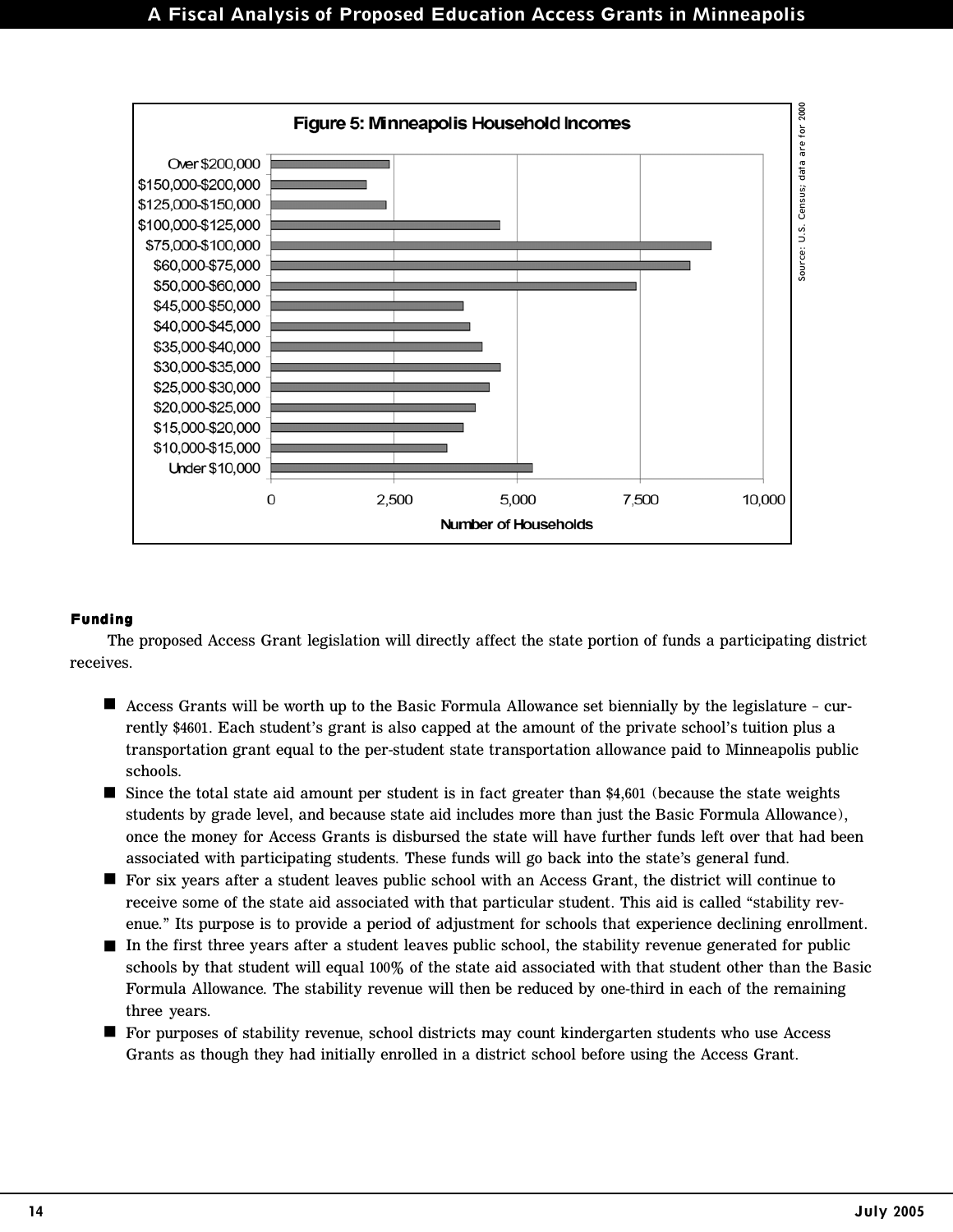#### **Eligible Receiving Schools**

Schools eligible to enroll Access Grant recipients must:

- Be eligible to provide mandated instruction under Minnesota law.
- Admit Access Grant recipients according to the same standards applied to other students.
- Facilitate annual administration of a nationally normed achievement test to each Access Grant student, and report the results anonymously to the Department of Education for use in accordance with the Minnesota Government Data Practices Act.
- Determine each recipient's eligibility for Access Grants annually.

Schools eligible to enroll Access Grant recipients may not:

- Count Access Grant students in their calculations for the following state aids: health services, guidance counseling, or textbooks.
- $\blacksquare$  Increase tuition faster than industry norms.

### **Access Grant Fiscal Analysis**

To determine the fiscal impact of these Access Grants, it was necessary to make some assumptions about what the levels of participation would be. Of course, it is unlikely that once the program is put into practice it will conform precisely to these assumptions. We have indicated below how differences in actual participation will affect results.

This study assumes:

- That the maximum permitted number of students will participate. If fewer students participate, the fiscal impact on both the state and Minneapolis public schools will still be in the same direction (positive or negative) but will be smaller in magnitude.
- That all participating students use the full \$4,601 that is, their tuition expenses and the transportation allowance will add up to at least that amount. If some students do not use the full \$4,601, the fiscal impact on the state will be more positive.
- That participating students are evenly distributed across grade levels. Students in different grade levels generate different levels of state funding. If participants are disproportionately distributed in certain grades, that will change the fiscal impact.

#### **Fiscal Impact on Minnesota's General Fund**

Each student using an Access Grant will draw up to a maximum of \$4,601 out of the Minnesota General Fund to pay for private-school tuition and transportation. In fact, Minnesota spends more than \$4,601 on each student who attends a Minneapolis public school. The Minneapolis Public School District receives an average of \$9,818 per student from the state. Thus, the amount of money the state will spend on a student using an Access Grant will be less than the amount it would have spent on that student had she remained in a Minneapolis public school. These savings from Access Grants, minus the amount the state would spend on stability revenue, will have a positive fiscal impact on the state general fund of up to about \$3.3 million in the first year.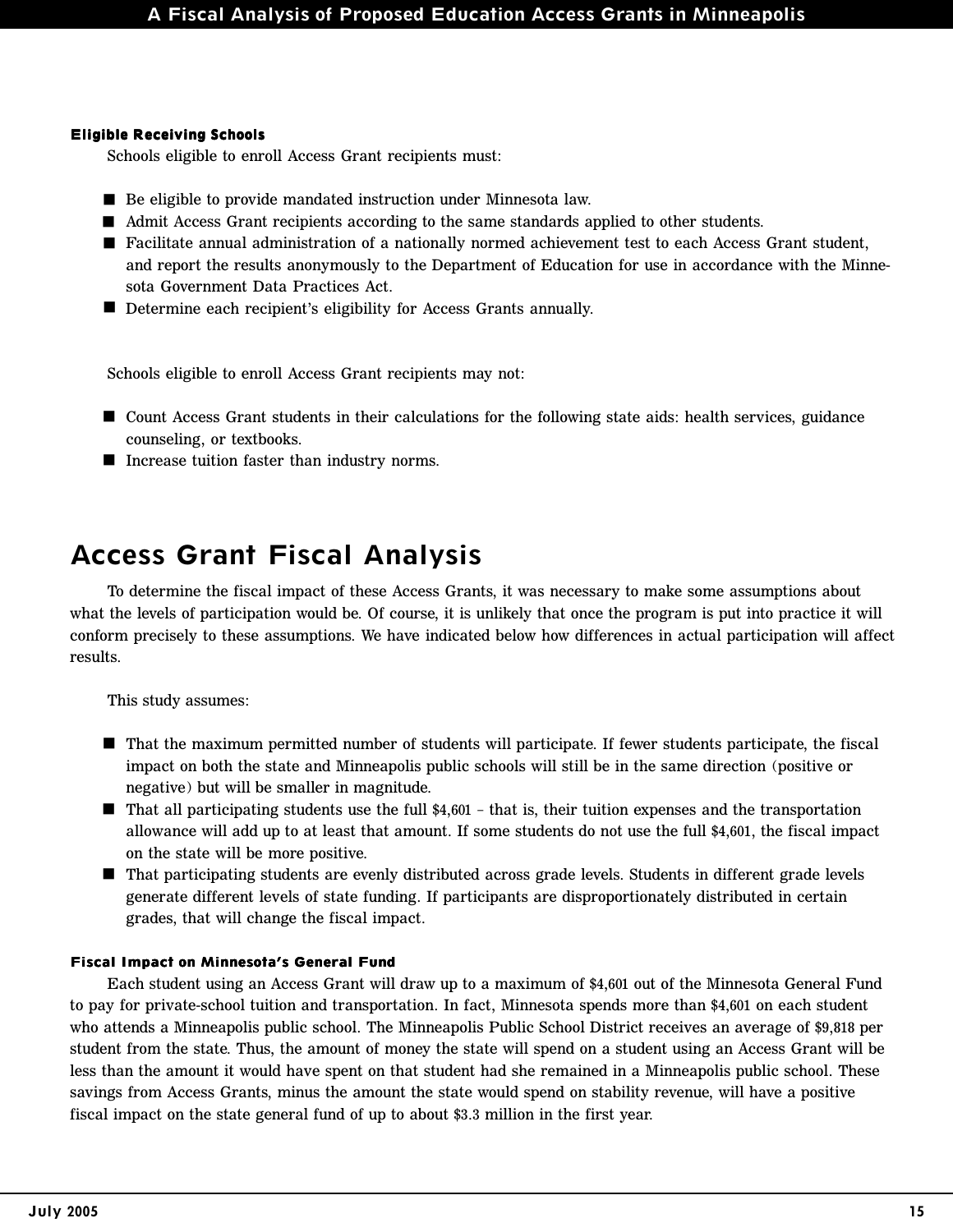There is an inverse relationship between the positive fiscal impact on the state and the amount of stability revenue paid. Because the largest cohort of Access Grant students will be created in the program's first year, the positive impact on the state's general fund will increase over time as the stability funding for this large initial cohort decreases. In the sixth year the state will save up to about \$14.2 million due to Access Grants.

| Figure 6: Fiscal Impact of Education Access Grants on Minnesota General Fund |                 |              |              |              |               |               |
|------------------------------------------------------------------------------|-----------------|--------------|--------------|--------------|---------------|---------------|
|                                                                              | Year 1          | Year 2       | Year 3       | Year 4       | Year 5        | Year 6        |
| Maximum<br>Program<br>Enrollment                                             | 3.993           | 4,193        | 4.403        | 4,623        | 4.854         | 5,096         |
| Impact on<br>Minnesota<br>General Fund                                       | $+$ \$3,317,429 | +\$3,552,967 | +\$3,805,227 | +\$6,943,866 | +\$10,362,718 | +\$14,173,259 |

#### **Fiscal Impact of Stability Revenue on Minneapolis Public Schools**

For six years after a student leaves public school with an Access Grant, the Minneapolis Public School District will continue to receive some of the state aid associated with that student in the form of stability revenue. The bulk of this money will be from Basic Skills Revenue, the portion of state aid intended to deliver better services to disadvantaged students. For purposes of Basic Skills Revenue and other state aid categories besides the Basic Formula Allowance, it would be as though all Access Grant participants were still enrolled in public school. Stability revenue will benefit students remaining in Minneapolis public schools, because much of the state aid for educating Access Grant recipients will continue to flow into those schools after the financial burden of educating those students has been removed.

This study does not provide the fullest possible analysis of the fiscal impact of Access Grants on Minneapolis Public Schools. A more thorough analysis of all district revenue sources would be necessary to conduct such a study. This study analyzes the fiscal impact of the program on the 72% of district revenue that comes from the state.

In the first year, if the maximum number of students participates, the stability revenue created by Access Grants will result in a positive fiscal impact of about \$8.2 million on the Minneapolis Public School District. This will increase with growing participation in the program to about \$9.4 million in year three, and gradually decrease thereafter as the stability revenue for the large initial cohort of Access Grant students declines over the following three years.

| Figure 7: Fiscal Impact of Stability Revenue Generated by Education Access Grants |              |              |              |                |              |                 |
|-----------------------------------------------------------------------------------|--------------|--------------|--------------|----------------|--------------|-----------------|
|                                                                                   | Year 1       | Year 2       | Year 3       | Year 4         | Year 5       | Year 6          |
| Maximum<br>Program<br>Enrollment                                                  | 3,993        | 4,193        | 4,403        | 4,623          | 4.854        | 5.096           |
| Impact on<br>Minneapolis<br><b>Public Schools</b>                                 | +\$8,190,973 | +\$8,772,532 | +\$9,395,382 | $+ $7,107,063$ | +\$4,685,828 | $+$ \$2,034,168 |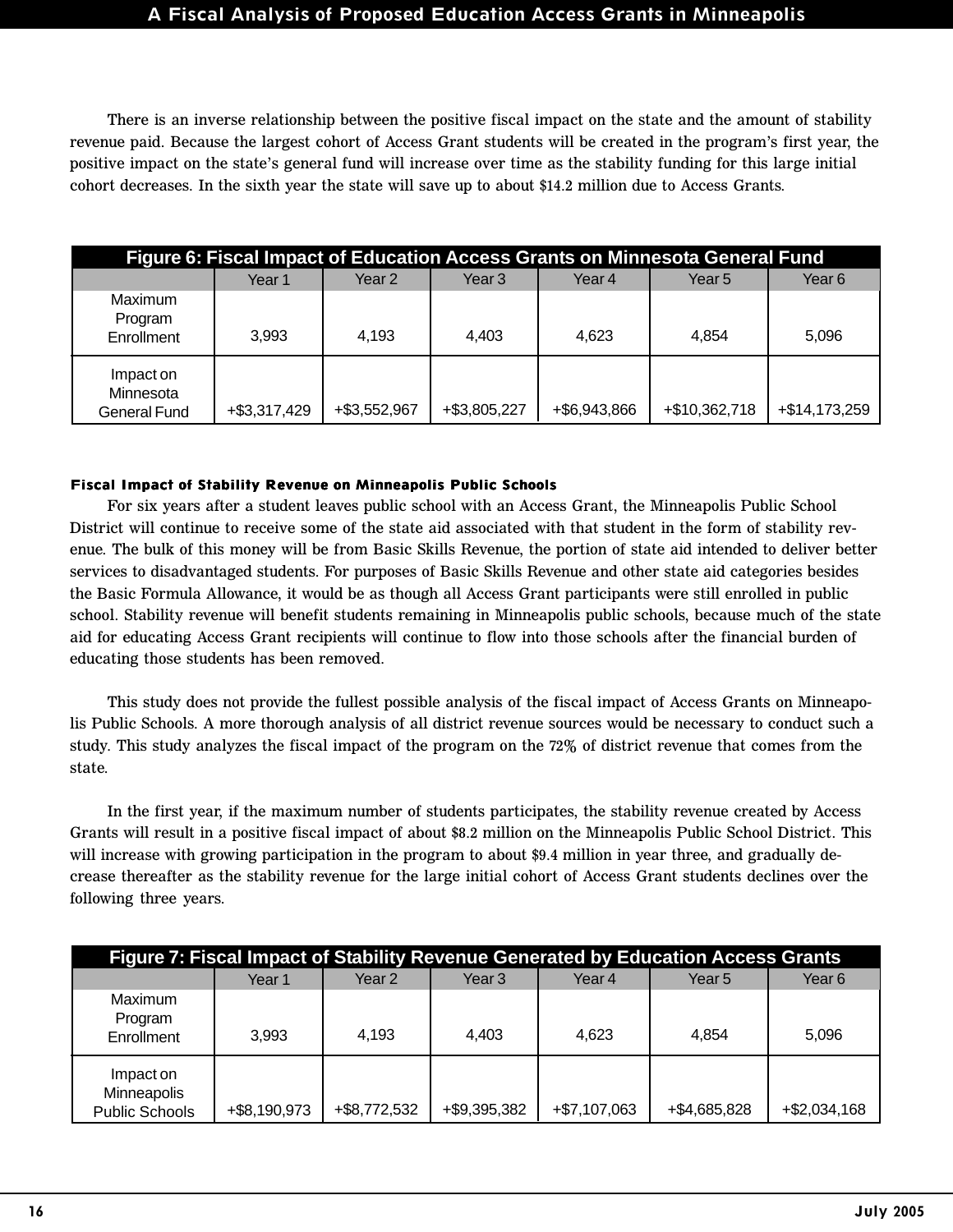It is important to remember that stability revenue, while not the only fiscal impact Access Grants will have on Minneapolis public schools, is a significant resource for stabilizing and improving a district that has too many children it cannot serve and per-child revenue amounts that have not proven adequate to serve them.

### **Discussion**

School operations are dynamic, and a snapshot cannot take into account every policy decision that will be made by administrators or school board members in responding to the educational needs of their constituents. Nevertheless, there are significant opportunities for improving fiscal conditions for the Minneapolis Public School District, some generated directly by initiation of Access Grants in the context of pre-existing trends within the state and district.

- Much of the Basic Skills Revenue now received for children the district must instruct, as well as pieces of other revenue sources, will become stability revenue available on a continued (if declining) basis for several years. Since this revenue will be spent on a smaller group of students, it amounts to an increase in per-child resources. Schools have some incentive to encourage students to leave with Access Grants, in order to obtain stability revenue*.* This effect has been largely unrecognized by Minnesota school administrators as an opportunity rather than a penalty.
- Only students from families earning less than \$48,375 (250% of the federal poverty guideline for a family of four in 2005) will be eligible for an Access Grant. These students are, by definitions accepted by the district, those most likely to require costly staffing and program accommodations. Not every family eligible for Access Grants will use them, because not every eligible family will be able to receive them. To the extent that socioeconomic conditions place a child at risk, that risk will continue to be present for this nowsmaller population of students in Minneapolis public schools, and this smaller group of at-risk children will receive, in effect, increased per-student Basic Skills Revenues. Given current pedagogy, this decrease in the concentration of low-income and minority students in public schools can be expected to provide relief both financially and programmatically for the remaining population.
- The Access Grant legislation does not affect the district's access to locally levied revenues. To the extent that a given local levy is available for specific infrastructure or general operating expenses, there will be no direct impact on Minneapolis public schools obtaining such local funds. Where levy revenue is directly tied to student enrollment, of course, the district will have to change the terms of the levy in order to keep this revenue stable in absolute terms.
- Because of declining enrollment whether due to low birthrates, geographic out-migration, public school choice options, home schooling, and private school choice – the district is already consolidating attendance areas and closing some schools. Access Grants are unlikely to be the cause of specific sites closing, but will allow for school buildings least-suited to serving the at-risk population to be removed from operation.
- Minneapolis public school enrollment is already declining and is not expected to plateau at new levels for several years. Stability revenue will provide a source of funding that the district does not receive when a student enrolls in a charter school, moves to a suburban district, or leaves a district school in any other way.
- Stability revenue, if well anticipated and applied, will help improve overall Minneapolis public school conditions, which is likely to slow Minneapolis' enrollment decline and attract students to new and strengthened programs within the district.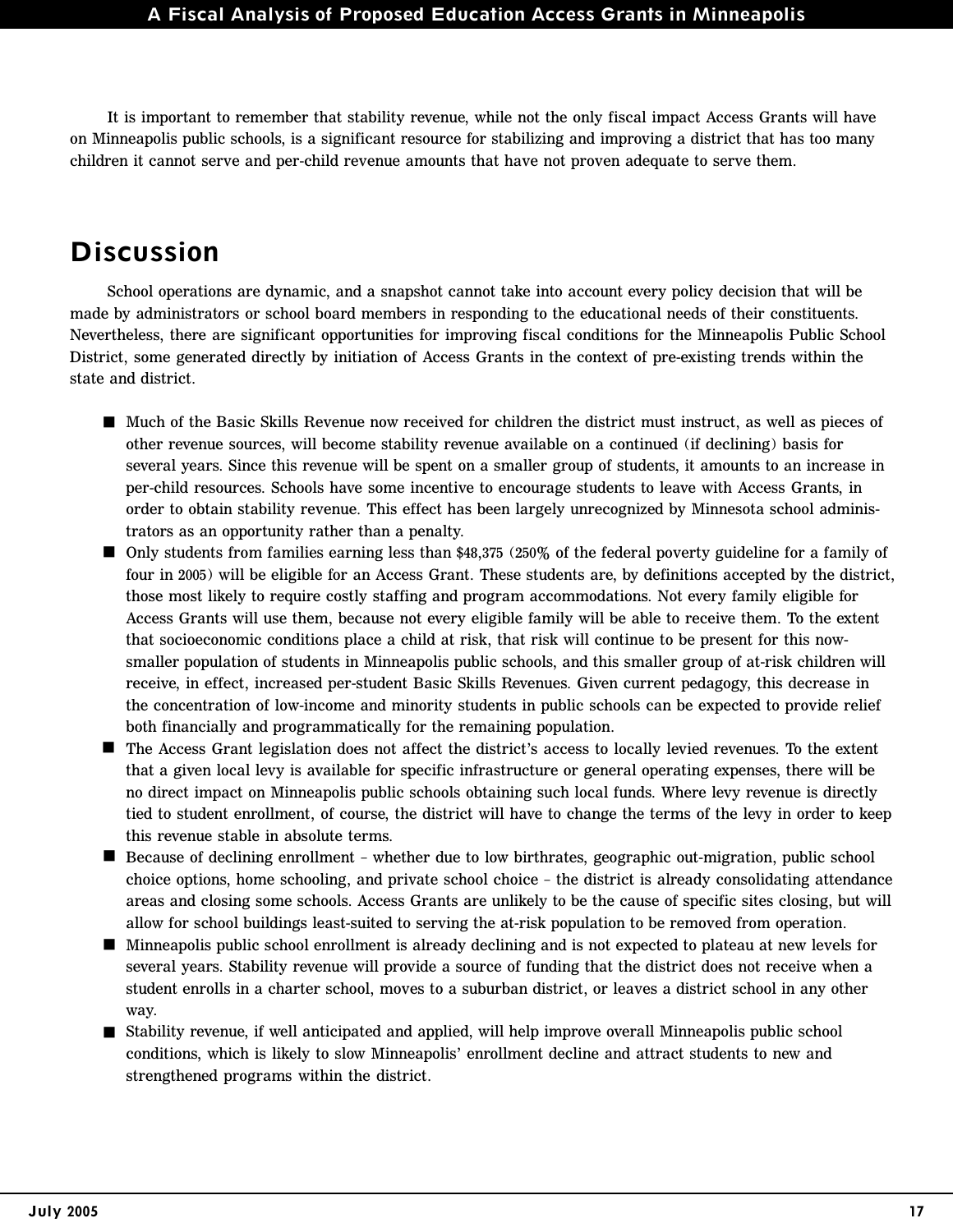### **Conclusion**

The proposed Education Access Grant legislation will have a positive fiscal impact on the state of Minnesota and will provide surplus revenue for the Minneapolis Public School District. With the participation rates modeled in this study, the positive impact on the state would be about \$3.3 million in the first year, rising to \$14.2 million in the sixth year. The stability revenue generated for Minneapolis public schools would be about \$8.2 million in the first year, rising to \$9.4 million in the third year before phasing out to increasingly negligible levels after the first year's larger participant cohort.

Minnesota's particular method of funding local public school districts from the state's general fund, and of compensating for socioeconomic conditions as primary characteristics of instructional challenge, provides opportunities for further, compounded fiscal advantages for Minneapolis public schools under the Access Grant proposal. Discerning application of stability revenue may have results that would make these estimates of the legislation's positive fiscal impact appear conservative by comparison.

### **Endnotes**

<sup>1</sup> "A Report to the Minneapolis School District as Part of the Facilities Utilization Plan: An Analysis of Enrollment and Enrollment Projections," Hazel Reinhardt Consulting, October 2004. The enrollment projections show a decline in enrollment from 41,043 in 2003 to 33,400 in 2008.

2 Achievement gaps in the National Assessment of Educational Progress in 2003. Minnesota's African-American students were 44 points behind their white counterparts on the Grade 8 Math Assessment; only Wisconsin, whose African-American students were 49 points behind, had a larger achievement gap.

<sup>3</sup> "K-12 Education Finance Overview 2004-2005," Minnesota Department of Education, Division of Program Finance.